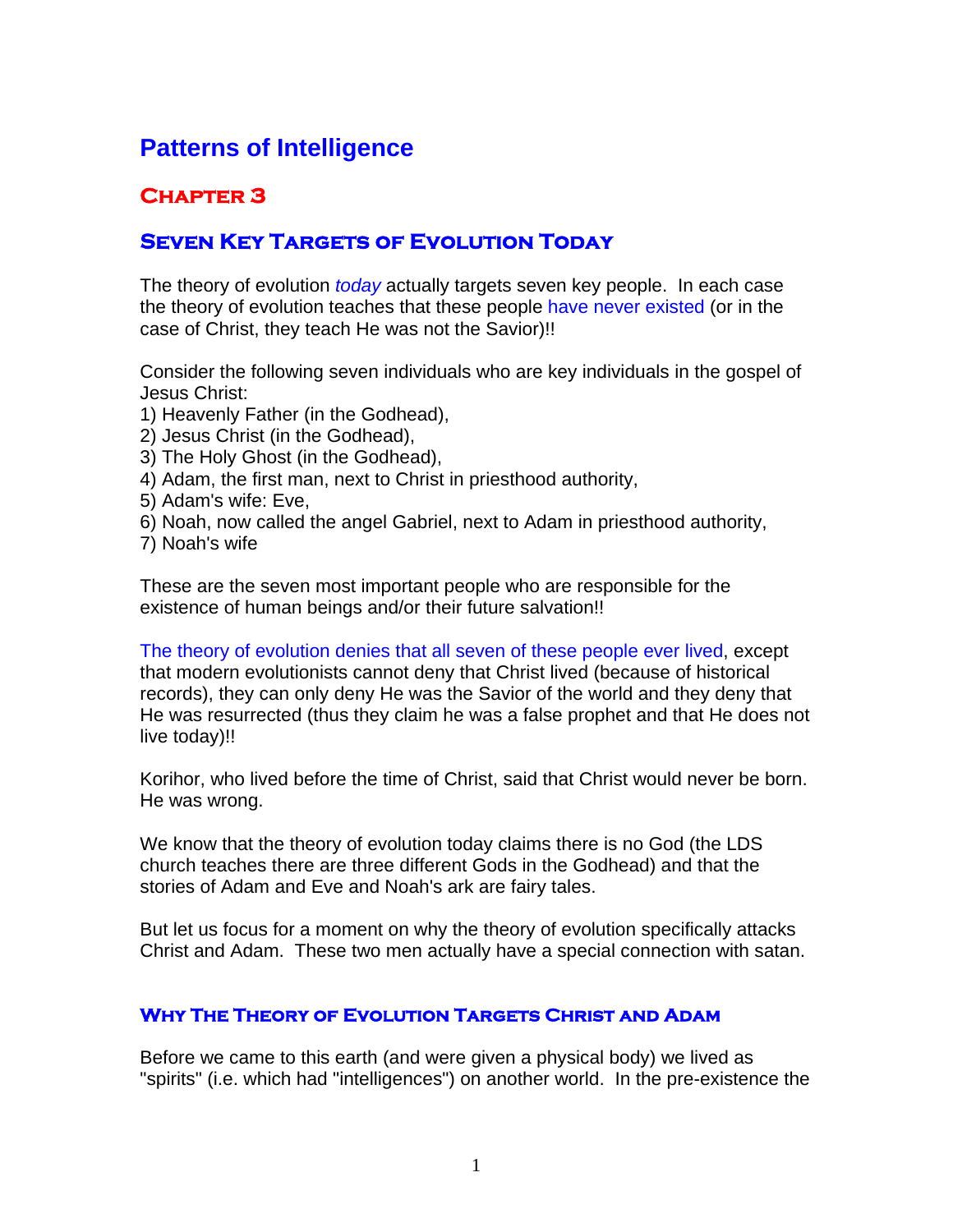great choice we had to make was to decide between Jehovah (i.e. Christ) and Lucifer (i.e. who is now called satan).

All humans on this earth "voted" for Christ in this spirit world. Christ won this critical battle, which would explain why satan would be so fanatical about leading people away from the importance and current existence of Christ. Christ was and is the sole Redeemer of the world and He was and is satan's archenemy.

But in the pre-existence Adam was also very prominent. Adam actually led the forces of Christ in the pre-existence. Let us look at why satan would be anxious to convince people that Adam never lived and thus we can understand why the theory of evolution is so focused on getting people to believe that Adam never existed.

In this verse Adam is called Michael and satan or Lucifer is called the "dragon":

 7 And there was war in heaven: Michael and his angels fought against the dragon; and the dragon fought and his angels,

 8 And prevailed not; neither was their place found any more in heaven. 9 And the great dragon was cast out, that old serpent, called the Devil, and Satan, which deceiveth the whole world: he was cast out into the earth, and his angels were cast out with him. Revelations 12:7-9

We see that Adam and Lucifer knew each other in the pre-existence. Adam was at the head of the army which represented Christ Himself; the very army which fought against satan and cast satan and his hosts out of heaven!! No wonder satan hates Adam (i.e. Michael) so much!!

Here is a reference to Adam or Michael in the Doctrine and Covenants:

 16 Who hath appointed Michael your prince, and established his feet, and set him upon high, and given unto him the keys of salvation under the counsel and direction of the Holy One, who is without beginning of days or end of life. D&C 78:16

We see that Adam is still the leader of the forces of Christ and he holds the keys of salvation under the direction of Christ. Adam or Michael was the first dispensation head and is the head of all other dispensation heads.

Adam and satan will yet battle again, in the future, after the thousand year Millennium:

 110 And so on, until **the seventh angel** [Adam] shall sound his trump; and he shall stand forth upon the land and upon the sea, and swear in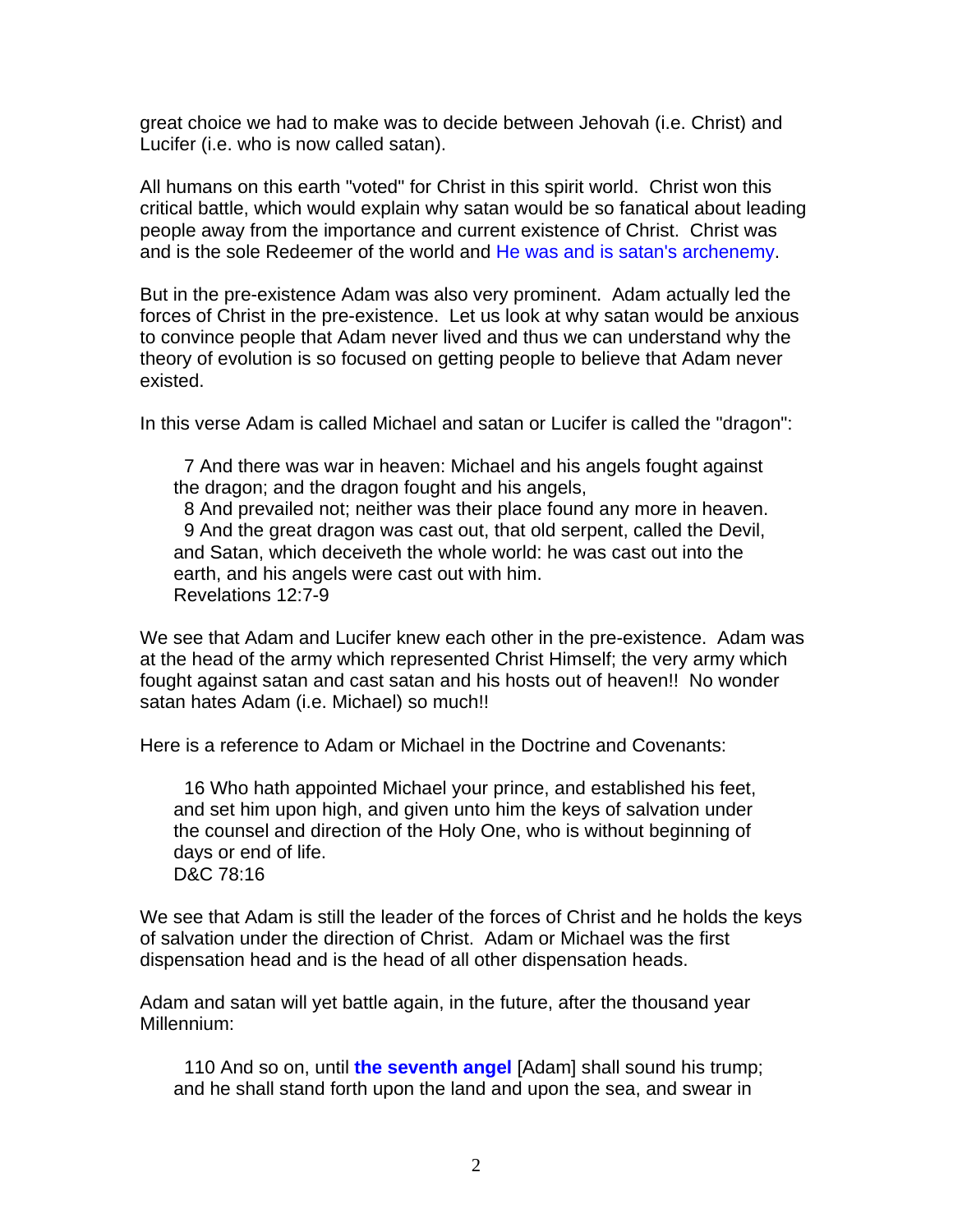the name of him who sitteth upon the throne, that there shall be time no longer; and Satan shall be bound, that old serpent, who is called the devil, and shall not be loosed for the space of a thousand years.

 111 And then he shall be loosed for a little season, that he may gather together his armies.

 112 And **Michael, the seventh angel**, even the archangel, shall gather together his armies, even the hosts of heaven.

 113 And the devil shall gather together his armies; even the hosts of hell, and shall come up to battle against Michael and his armies.

 114 And then cometh the battle of the great God; and the devil and his armies shall be cast away into their own place, that they shall not have power over the saints any more at all.

 115 For **Michael** shall fight their battles, and shall overcome him who seeketh the throne of him who sitteth upon the throne, even the Lamb.

 116 This is the glory of God, and the sanctified; and they shall not any more see death.

Doctrine and Covenants 88:110-116

It is clear that Adam was and will yet be the great General of Christ's forces and was and is second only to Christ in spiritual matters (i.e. he holds the spiritual keys under the direction of Christ)!! Satan was defeated once by Michael and he will be defeated by Michael again after the millennium.

In addition, Adam will be second only to Christ in the Grand Council in the valley of Adam-Ondi-Ahman (see Teachings of Presidents of the Church - Joseph Smith, 104-105).

It should be clear why satan hates Adam and why the theory of evolution is so focused on convincing people that Adam never lived!!

Satan's scientific hoax, the theory of evolution, is adamant that people believe that Adam and Eve never existed and that Christ was not the Savior and does not live today. There are very clear, personal reasons why satan has made Christ and Adam very specific targets of the theory of evolution!!

The religious doctrines of the theory of evolution were not haphazardly put together. They were carefully crafted by that same being who was cast out of heaven. Both the lies, tactics and intelligence of satan are found in abundance in the theory of evolution. Figuratively speaking, satan's "fingerprints" are all over the theory of evolution.

The doctrines of evolution were carefully designed to be the exact opposite of the truth and to deny the existence of the seven most important people who are responsible for human existence and our ultimate salvation (i.e. the Godhead and the Savior's top two priesthood leaders and their wives).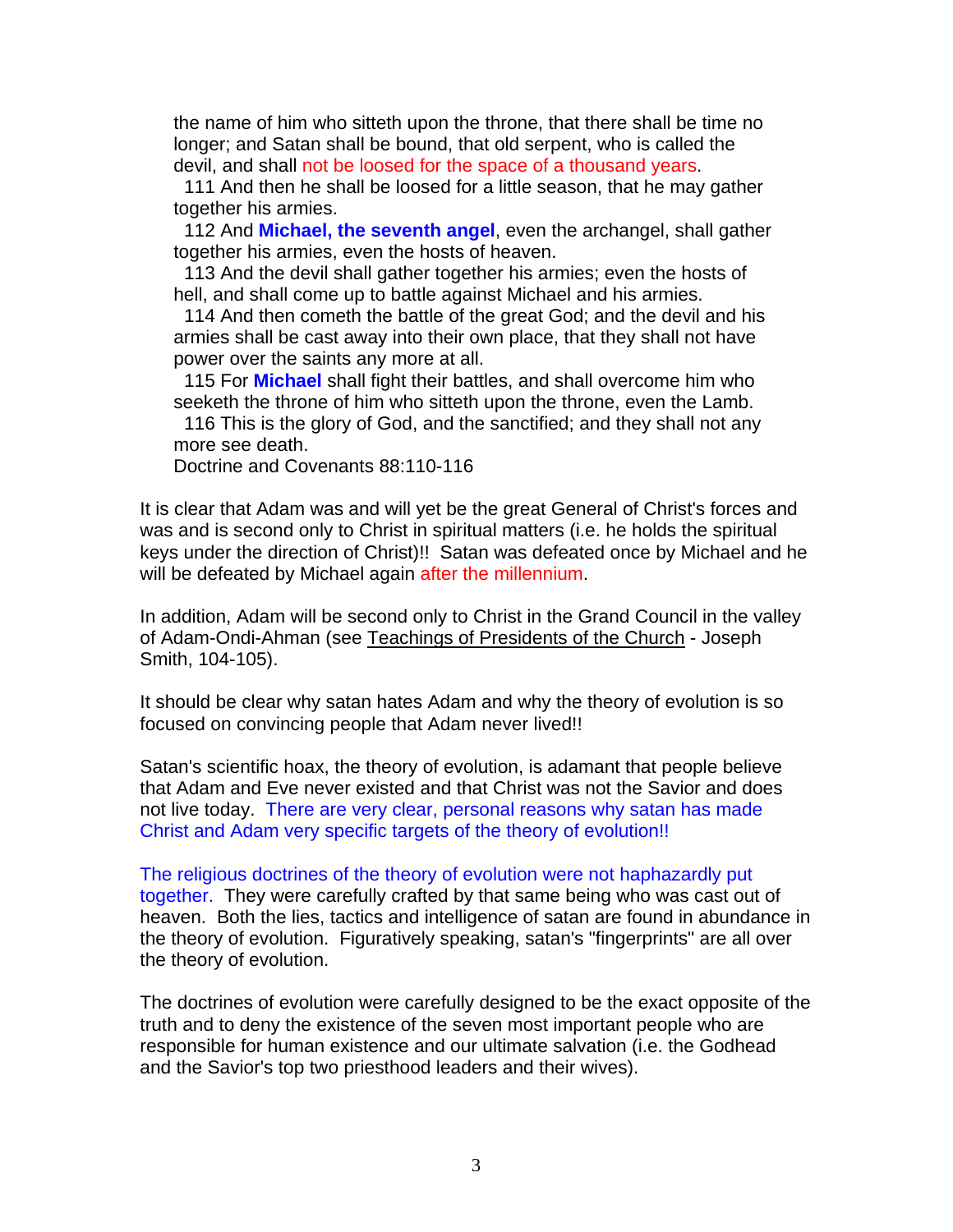While satan cannot mix truth and error (because he cannot tell the truth), people can mix truth and error. As an example of mixing false and true doctrines, many churches today do not clearly differentiate between Heavenly Father, Jesus Christ and the Holy Ghost. Many religions teach that these three individuals are "three in one and one in three" and there is only one God who has three different manifestations (i.e. the Trinity).

While the concept of the "Trinity" is not the exact opposite of LDS doctrines, it is one example of how the truth as taught by the original apostles has been changed over the centuries into a mixture of truth and error.

This is not to say that the people who belong to the churches which teach these doctrines are bad people, in fact most of them are very good people, but for one reason of another they believe false doctrines which date back many centuries.

False doctrine is what happens when a true church (in this case the original church of Christ) loses its prophet leaders.

The LDS church today clearly proclaims that Heavenly Father, Jesus Christ and the Holy Ghost all exist as totally separate and distinct individuals who are totally unified in purpose, but have different roles in our salvation.

Those groups of people who do not follow God's living prophet (or do not have access to listening to a living prophet) slowly drift away from the truth, and eventually end up with the doctrines of man.

But the LDS church will never be left without a living prophet.

President Joseph F. Smith said:

"I want to say to you that there never was a time since the organization of the Church of Jesus Christ of Latter-day Saints, when a man led the Church, not for one moment. It was not so in the days of Joseph [Smith], it was not so in the days of Brigham Young; it has not been so since; *it never will be so*. The direction of this work among the people of the world will never be left to men. It is God's work." Joseph F. Smith (2000-2001 Priesthood/R.S. Manual - page 221)

We can fully and completely trust our living prophet precisely because the Savior will never allow our living prophet to lead the church astray!!

President Wilford Woodruff said:

"The Lord will never permit me or any other man who stands as President of this Church to lead you astray. It is not in the programme. It is not in the mind of God. If I were to attempt that, the Lord would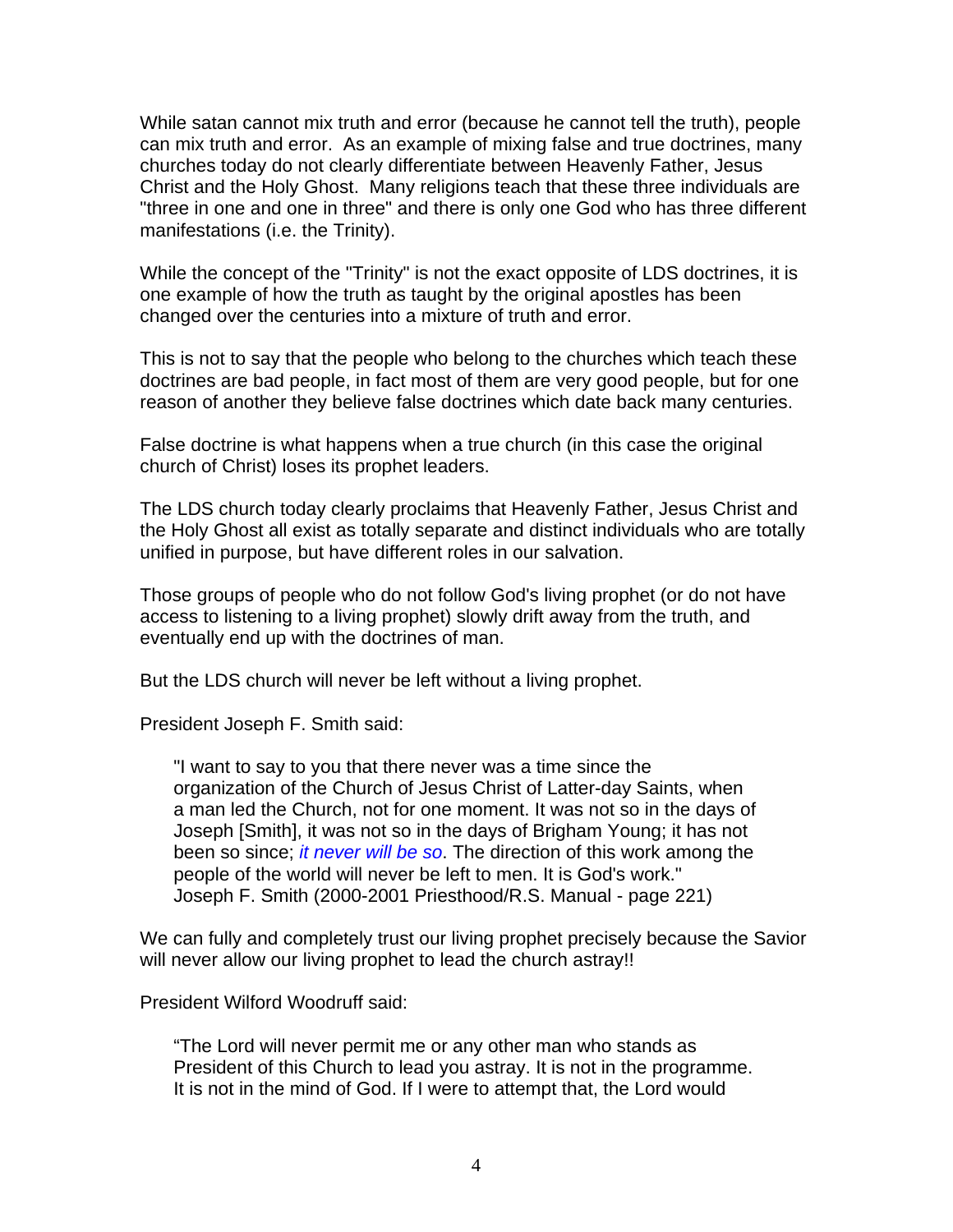remove me out of my place, and so He will any other man who attempts to lead the children of men astray from the oracles of God and from their duty."

Sixty-first Semiannual General Conference of the Church, Monday, October 6, 1890, Salt Lake City, Utah.

Reported in Deseret Evening News, October 11, 1890, p. 2

That is why we can trust our prophet just as much as we would trust the Savior if the Savior led the church in person. The Savior will not let the church be led astray because He is behind the curtain, so to speak, making sure His church is not led astray!!

In the Doctrine and Covenants, the Savior himself said this to the members of the church regarding the words of His living prophet:

 4 Wherefore, meaning the church, thou shalt give heed unto all his words and commandments which he shall give unto you as he receiveth them, walking in all holiness before me;

 5 For his word ye shall receive, as if from mine own mouth, in all patience and faith.

 6 For by doing these things the gates of hell shall not prevail against you; yea, and the Lord God will disperse the powers of darkness from before you, and cause the heavens to shake for your good, and his name's glory.

Doctrine and Covenants 21:4-6

In short, we can have complete confidence that the LDS church, as led by our living prophet, will lead us to salvation because the Savior of the world is in charge of His prophet.

President Woodruff said this about the importance of having a living prophet:

"If we had before us every revelation which God ever gave to man; if we had the Book of Enoch; if we had the untranslated plates before us in the English language; if we had the records of the Revelator St. John which are sealed up, and all other revelations, and they were piled up here a hundred feet high, the church and kingdom of God could not grow, in this or any other age of the world, without the living oracles of God."

Wilford Woodruff, The Discourses of Wilford Woodruff, 53

Let me summarize these concepts with this quote by President George Q. Cannon (who was in the First Presidency):

"We have the Bible, the Book of Mormon and the Book of Doctrine and Covenants; but all these books, without the living oracles and a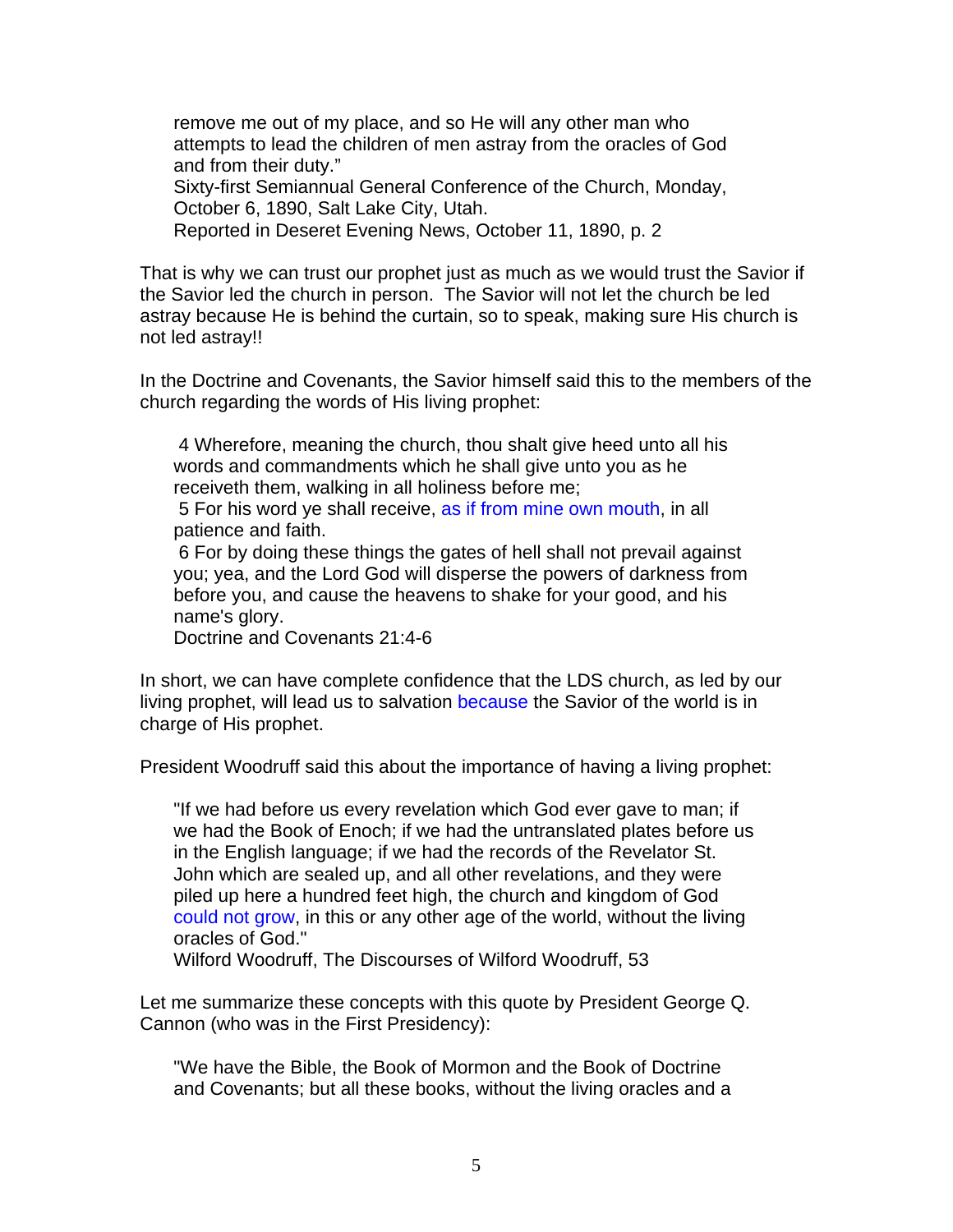constant stream of revelation from the Lord, would not lead any people into the Celestial Kingdom of God. This may seem a strange declaration to make, but strange as it may sound, it is nevertheless true.

Of course, these records are all of infinite value. They cannot be too highly prized, nor can they be too closely studied. But in and of themselves, with all the light that they give, they are insufficient to guide the children of men and to lead them into the presence of God. To be thus led requires a living Priesthood and constant revelation from God to the people according to the circumstances in which they may be placed."

President George Q. Cannon; Gospel Truth, sel. Jerreld L. Newquist, 2 vols. (1974), 1:323

With all the false doctrines in the world today, even though many of these people are very sincere in their belief in God, and are basically good people, it should be clear that the path to the Celestial Kingdom must be revealed by constant revelation to a living prophet.

A person might ask: can the LDS church be destroyed by it enemies? This quote is typical of several other quotes which make it very clear that it is impossible for the church to be overthrown by satan or anyone else:

"When the wicked have power to blow out the sun, that it shines no more; when they have power to bring to a conclusion the operations of the elements, suspend the whole system of nature, and make a footstool of the throne of the Almighty, they may then think to check "Mormonism" in its course, and thwart the unalterable purposes of heaven [see D&C 121:33].

Men may persecute the people who believe its doctrines, report and publish lies to bring tribulation upon their heads, earth and hell may unite in one grand league against it, and exert their malicious powers to the utmost, but it will stand as firm and immovable in the midst of it all as the pillars of eternity.

Men may persecute the Prophet, and those who believe and uphold him, they may drive the Saints and kill them, but this does not affect the truths of "Mormonism" one iota, for they will stand when the elements melt with fervent heat, and the heavens are wrapt up like a scroll and the solid earth is dissolved [see Isaiah 34:4; D&C 88:95]." Brigham Young, Journal of Discourses: Vol 1:16 "March of Mormonism" June 13th 1852

Here is just one more of many such quotes:

Our enemies have never done anything that has injured this work of God, **and they never will**. I look around, I read, I reflect, and I ask the